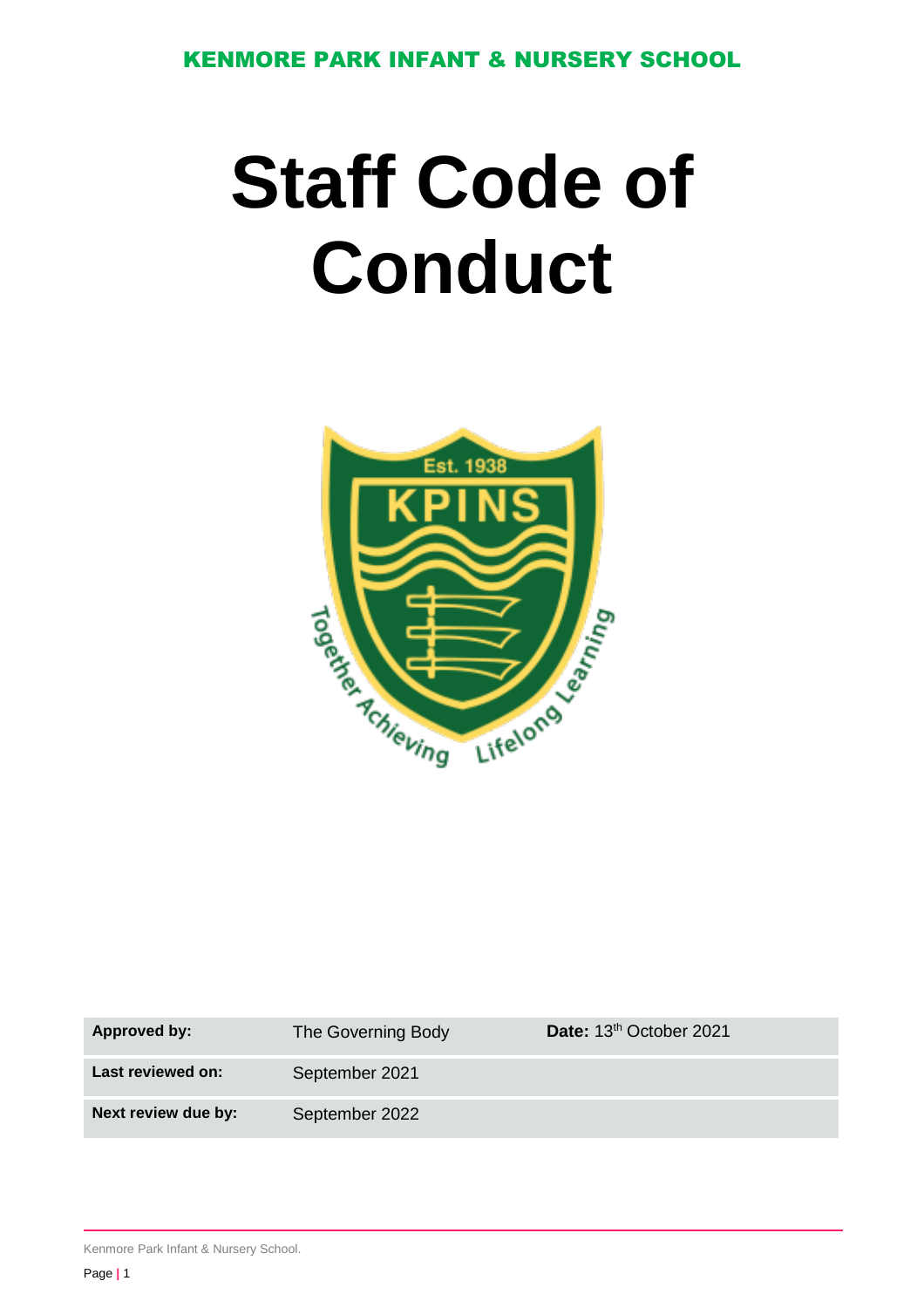# **Contents**

## <span id="page-1-0"></span>**1. Aims, scope and principles**

This policy aims to set and maintain standards of conduct that we expect all staff to follow.

By creating this policy, we aim to ensure our school is an environment where everyone is safe, happy and treated with respect.

Many of the principles in this code of conduct are based on the [Teachers' Standards](https://www.gov.uk/government/publications/teachers-standards)

School staff have an influential position in the school and will act as role models for pupils by consistently demonstrating high standards of behaviour.

We expect that all teachers will act in accordance with the personal and professional behaviours set out in the Teachers' Standards.

We expect all support staff, governors and volunteers to also act with personal and professional integrity, respecting the safety and wellbeing of others.

We are a rights respecting school and our ethos is centred around mutual respect for all adults and pupils alike irrespective of their faith, culture or race.

Failure to follow the code of conduct may result in disciplinary action being taken, as set out in our staff disciplinary procedures.

Please note that this code of conduct is not exhaustive. If situations arise that are not covered by this code, staff will use their professional judgement and act in the best interests of the school and its pupils.

## <span id="page-1-1"></span>**2. Legislation and guidance**

We are required to establish procedures for the regulation of staff conduct under regulation 7 of The School [Staffing \(England\) Regulations 2009.](http://www.legislation.gov.uk/uksi/2009/2680/contents/made)

In line with the statutory safeguarding guidance [Keeping Children Safe in Education,](https://www.gov.uk/government/publications/keeping-children-safe-in-education--2) we should have a staff code of conduct, which should cover acceptable use of technologies (including the use of mobile devices), staff/pupil relationships and communications, including the use of social media.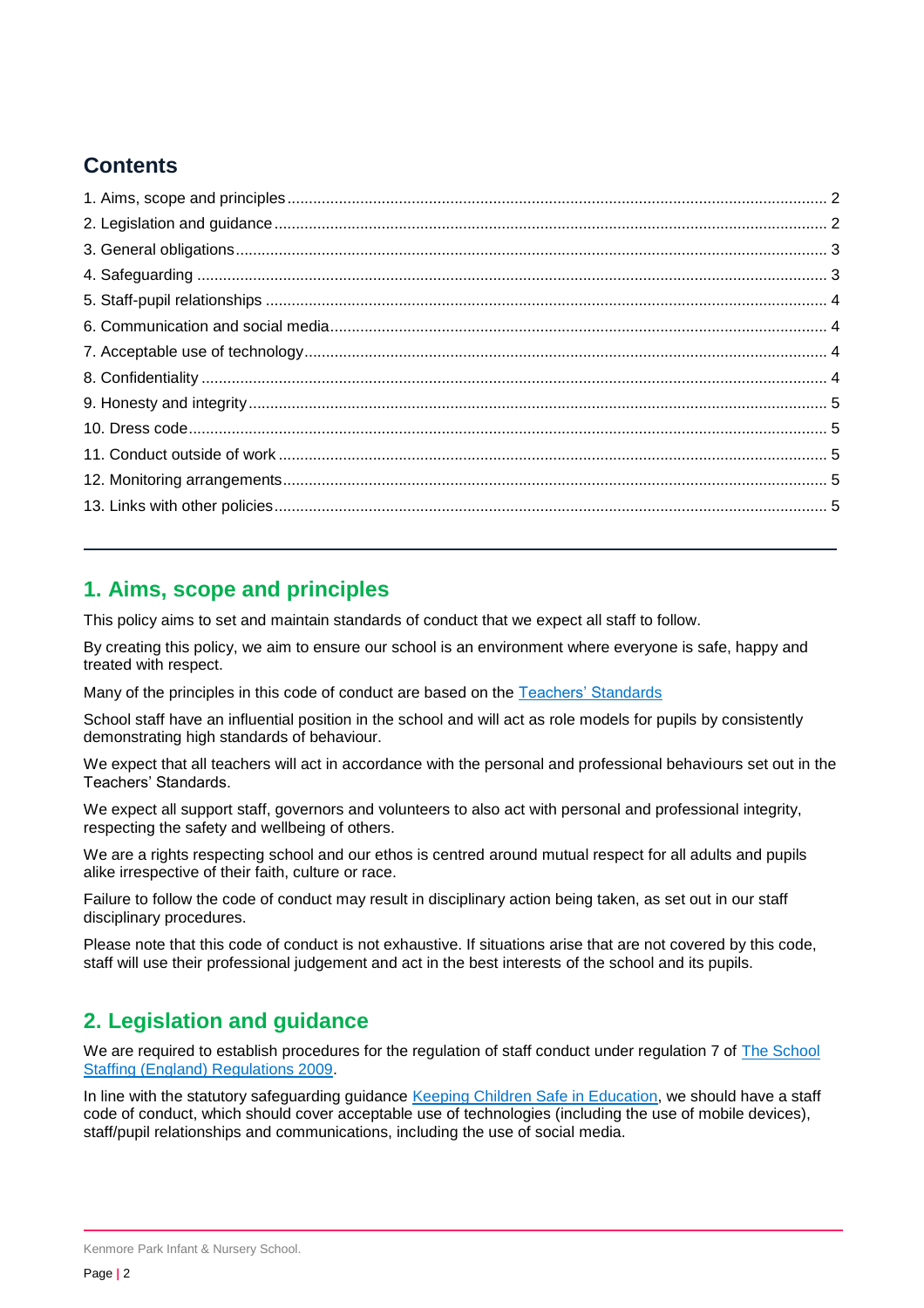# <span id="page-2-0"></span>**3. General obligations**

Staff set an example to pupils. They will:

- Maintain high standards in their attendance and punctuality
- Never use inappropriate or offensive language in school
- > Treat pupils and others with dignity and respect
- > Show tolerance and respect for the rights of others
- Not undermine fundamental British values, including democracy, the rule of law, individual liberty, and mutual respect and tolerance of those with different faiths and beliefs
- Not express personal beliefs in a way that exploits pupils' vulnerability or might lead them to break the law
- Understand the statutory frameworks they must act within
- > Adhere to the Teachers' Standards

## <span id="page-2-1"></span>**4. Safeguarding**

Staff have a duty to safeguard pupils from harm, and to report any concerns they have. This includes physical, emotional and sexual abuse, and neglect.

Staff will familiarise themselves with our child protection and safeguarding policy and procedures, and the Prevent initiative, and ensure they are aware of the processes to follow if they have concerns about a child.

Our child protection and safeguarding policy and procedures are available in the policy section of the school website, the staff shared area on line and also a paper copy is displayed on the staffroom notice board. New staff will also be signposted to a copy on arrival.

#### **4.1 Low-level concerns about members of staff**

A low-level concern is a behaviour towards a child by a member of staff that does not meet the harms threshold, is inconsistent with the staff code of conduct, and may be as simple as causing a sense of unease or a 'nagging doubt'. For example, this may include:

- > Being over-friendly with children
- > Having favourites
- > Taking photographs of children on a personal device
- Engaging in one-to-one activities where they can't easily be seen
- Using inappropriate language

Low-level concerns can include inappropriate conduct inside and outside of work.

All staff should share any low-level concerns they have using the reporting procedures set out in our child protection and safeguarding policy. We also encourage staff to self-refer if they find themselves in a situation that could be misinterpreted. If staff are not sure whether behaviour would be deemed a low-level concern, we encourage staff to report it.

All reports will be handled in a responsive, sensitive and proportionate way.

Unprofessional behaviour will be addressed, and the staff member supported to correct it, at an early stage.

This creates and embeds a culture of openness, trust and transparency in which our values and expected behaviour are constantly lived, monitored and reinforced by all staff, while minimising the risk of abuse.

Reporting and responding to low-level concerns is covered in more detail in our child protection and safeguarding policy. This is available in the policy section of the school website, the staff shared area on line and also a paper copy is displayed on the staffroom notice board.

Kenmore Park Infant & Nursery School.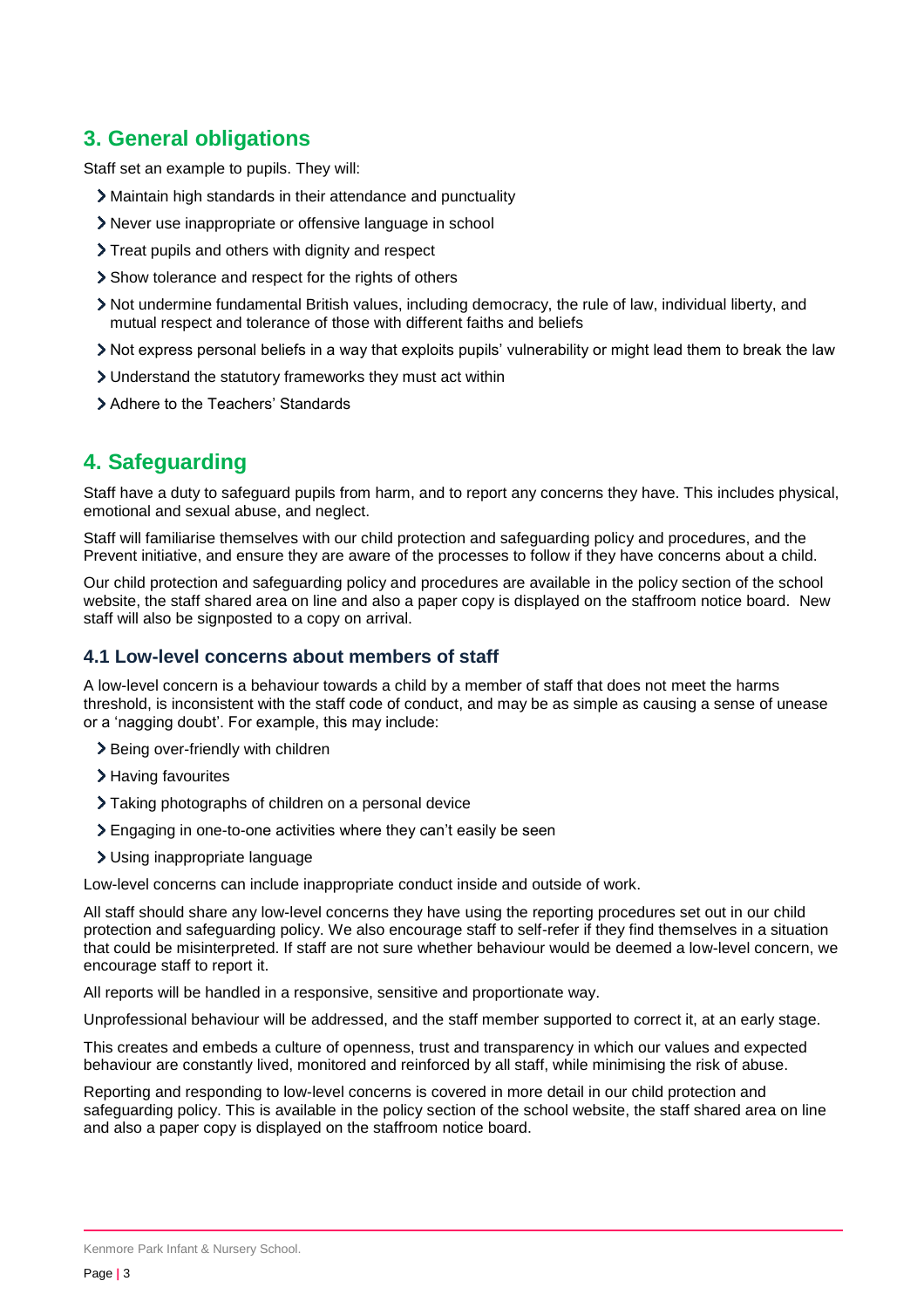# <span id="page-3-0"></span>**5. Staff-pupil relationships**

Staff will observe proper boundaries with pupils that are appropriate to their professional position. They will act in a fair and transparent way that would not lead anyone to reasonably assume they are not doing so.

If staff members and pupils must spend time on a one-to-one basis, staff will ensure that:

- > This takes place in a public place that others can access
- Others can see in to the room
- A colleague or line manager knows this is taking place

Staff should avoid contact with pupils outside of school hours if possible.

Personal contact details should not be exchanged between staff and pupils. This includes social media profiles.

While we are aware many pupils and their parents may wish to give gifts to staff, for example, at the end of the school year, gifts from staff to pupils are not acceptable outside the remit of an end of year treat for all the pupils within a class/year group. Gifts to a selected group or individual pupils is not permitted by staff.

If a staff member is concerned at any point that an interaction between themselves and a pupil may be misinterpreted, or if a staff member is concerned at any point about a fellow staff member and a pupil, this should be reported in line with the procedures set out in our child protection and safeguarding policy.

### <span id="page-3-1"></span>**6. Communication and social media**

School staff's social media profiles should not be available to pupils. If they have a personal profile on social media sites, they should not use their full name, as pupils may be able to find them. Staff should consider using a first and middle name instead, and set public profiles to private.

Staff should not attempt to contact pupils or their parents via social media, or any other means outside school, in order to develop any sort of relationship. They will not make any efforts to find pupils' or parents' social media profiles.

Staff will ensure that they do not post any images online that identify children who are pupils at the school without their consent.

Staff should be aware of the school's online safety policy.

## <span id="page-3-2"></span>**7. Acceptable use of technology**

Staff will not use technology in school to view material that is illegal, inappropriate or likely to be deemed offensive. This includes, but is not limited to, sending obscene emails, gambling and viewing pornography or other inappropriate content.

Staff will not use personal mobile phones and laptops, or school equipment for personal use, in school hours or in front of pupils. They will also not use personal mobile phones or cameras to take pictures of pupils.

We have the right to monitor emails and internet use on the school IT system.

## <span id="page-3-3"></span>**8. Confidentiality**

In the course of their role, members of staff are often privy to sensitive and confidential information about the school, staff, pupils and their parents.

This information should never be:

- Disclosed to anyone unless required by law or with consent from the relevant party or parties
- Used to humiliate, embarrass or blackmail others
- Used for a purpose other than what it was collected and intended for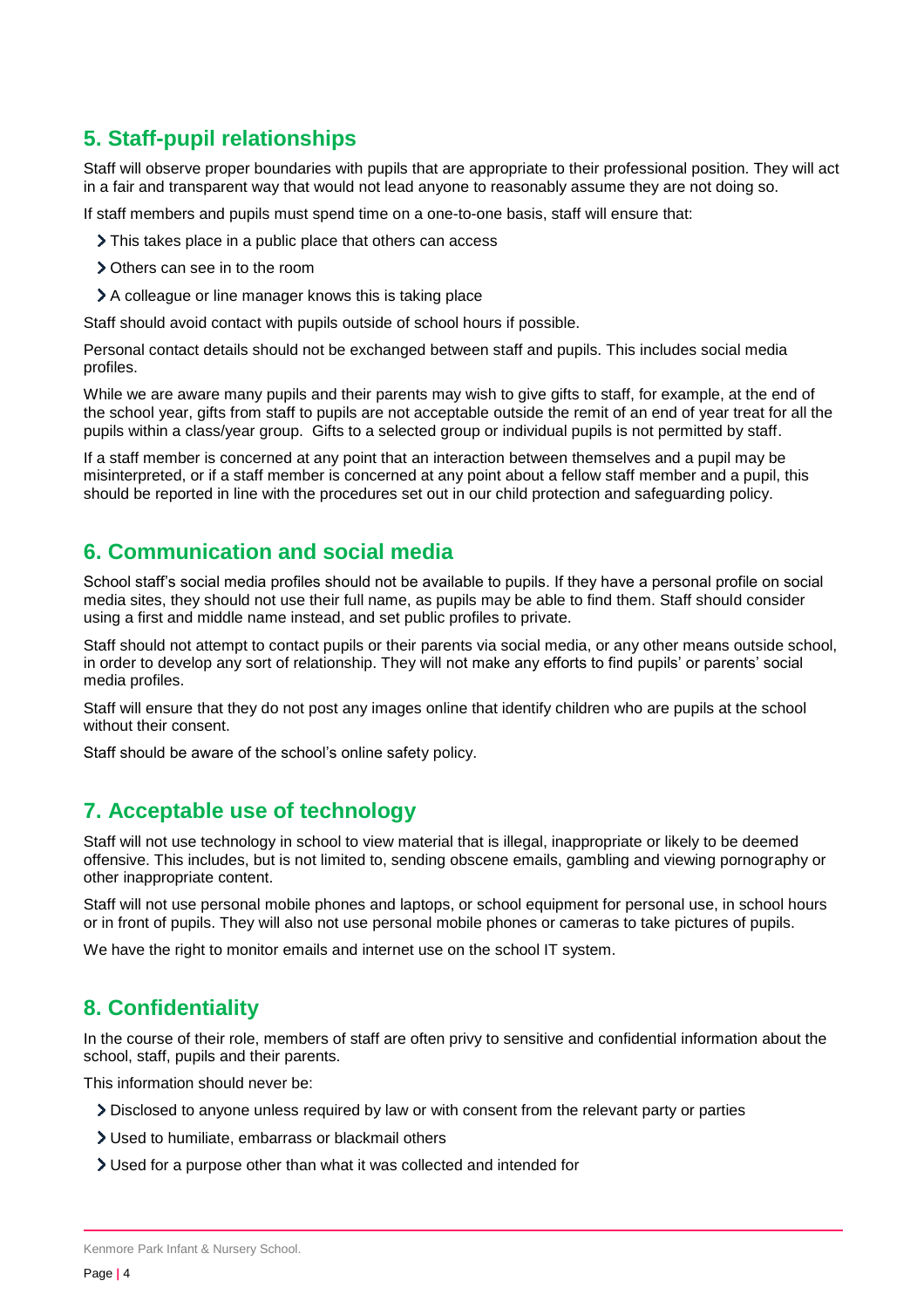This does not overrule staff's duty to report child protection concerns to the appropriate channel where staff believe a child has been harmed or is at risk of harm, as detailed further in our child protection and safeguarding policy.

## <span id="page-4-0"></span>**9. Honesty and integrity**

Staff should maintain high standards of honesty and integrity in their role. This includes when dealing with pupils, handling money, claiming expenses and using school property and facilities.

Staff will not accept bribes. Gifts that are worth more than £20 must be declared and recorded on the gifts and hospitality register. This is in line with our Staff Gifts and Hospitality Policy.

Staff will ensure that all information given to the school is correct. This should include:

- Background information (including any past or current investigations/cautions related to conduct outside of school)
- > Qualifications
- > Professional experience

Where there are any updates to the information provided to the school, the member of staff will advise the school as such as soon as reasonably practicable. Consideration will then be given to the nature and circumstances of the matter and whether this may have an impact on the member of staff's employment.

#### <span id="page-4-1"></span>**10. Dress code**

Staff will dress in a professional, appropriate manner.

Outfits will not be overly revealing, and we ask that tattoos are covered up.

Clothes will not display any offensive or political slogans.

Staff are not permitted to routinely wear trainers and sports/casual wear unless they are leading a curriculum activity that requires them to wear such attire.

#### <span id="page-4-2"></span>**11. Conduct outside of work**

Staff will not act in a way that would bring the school, or the teaching profession, into disrepute. This covers conduct including but not limited to relevant criminal offences, such as violence or sexual misconduct, as well as negative comments about the school on social media.

#### <span id="page-4-3"></span>**12. Monitoring arrangements**

This policy will be reviewed annually, but can be revised as needed. It will be approved by the full governing board.

Our governing board will ensure this code of conduct is implemented effectively, and will ensure appropriate action is taken in a timely manner to safeguard children and deal with any concerns.

## <span id="page-4-4"></span>**13. Links with other policies**

This policy links with our policies on:

- Staff disciplinary procedures, which will be used if staff breach this code of conduct. It also sets out examples of what we will deem as misconduct and gross misconduct
- > Staff grievance procedures
- Child protection and safeguarding